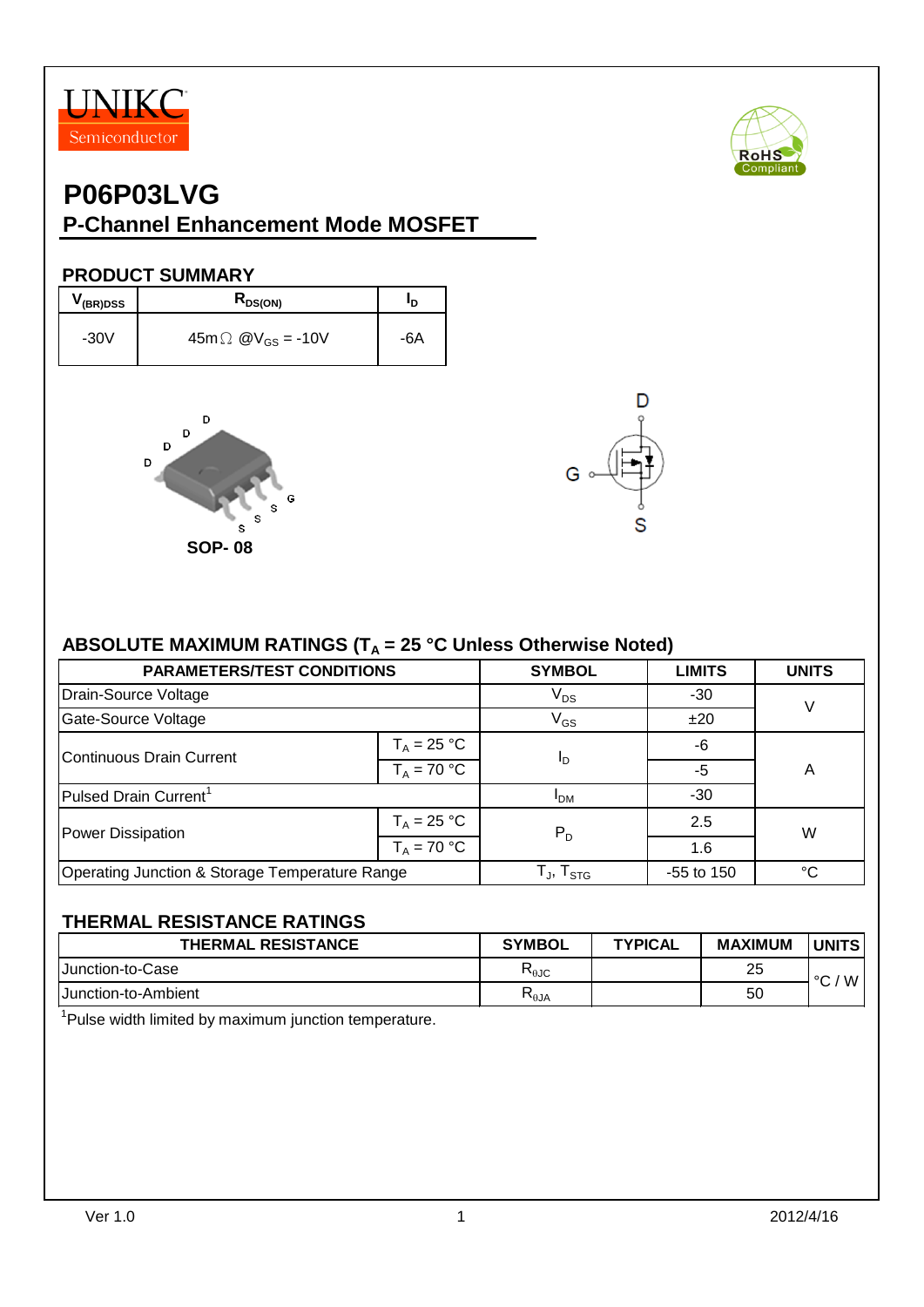



# **P06P03LVG**

## **P-Channel Enhancement Mode MOSFET**

### **ELECTRICAL CHARACTERISTICS (T<sup>J</sup> = 25 °C, Unless Otherwise Noted)**

|                                                                                    | <b>SYMBOL</b><br><b>TEST CONDITIONS</b> |                                                                                           | <b>LIMITS</b> |                |               | <b>UNIT</b> |  |  |
|------------------------------------------------------------------------------------|-----------------------------------------|-------------------------------------------------------------------------------------------|---------------|----------------|---------------|-------------|--|--|
| <b>PARAMETER</b>                                                                   |                                         |                                                                                           | <b>MIN</b>    | <b>TYP</b>     | <b>MAX</b>    |             |  |  |
| <b>STATIC</b>                                                                      |                                         |                                                                                           |               |                |               |             |  |  |
| Drain-Source Breakdown Voltage                                                     | $V_{(BR)DSS}$                           | $V_{GS} = 0V$ , $I_D = -250 \mu A$                                                        |               |                |               | $\vee$      |  |  |
| Gate Threshold Voltage                                                             | $\mathsf{V}_{\mathsf{GS}(\mathsf{th})}$ | $V_{DS} = V_{GS}$ , $I_D = -250 \mu A$                                                    | $-0.9$        | $-1.5$         | $-3.0$        |             |  |  |
| Gate-Body Leakage                                                                  | $I_{GSS}$                               | $V_{DS} = 0V$ , $V_{GS} = \pm 20V$                                                        |               |                | ±100          | nA          |  |  |
| Zero Gate Voltage Drain Current                                                    | $I_{DSS}$                               | $V_{DS}$ = -24V, $V_{GS}$ = 0V<br>$V_{DS}$ = -20V, $V_{GS}$ = 0V, T <sub>J</sub> = 125 °C |               |                | $-1$<br>$-10$ | μA          |  |  |
| On-State Drain Current <sup>1</sup>                                                | $I_{D(ON)}$                             | $V_{DS}$ = -5V, $V_{GS}$ = -10V                                                           | $-30$         |                |               | A           |  |  |
| Drain-Source On-State                                                              |                                         | $V_{GS} = -4.5V$ , $I_D = -5A$                                                            |               | 60             | 75            |             |  |  |
| Resistance <sup>1</sup>                                                            | $R_{DS(ON)}$                            | $V_{GS}$ = -10V, $I_D$ = -6A                                                              |               | 37             | 45            | $m\Omega$   |  |  |
| Forward Transconductance <sup>1</sup>                                              | $g_{fs}$                                | $V_{DS}$ = -10V, $I_D$ = -6A                                                              |               | 16             |               | S           |  |  |
|                                                                                    |                                         | <b>DYNAMIC</b>                                                                            |               |                |               |             |  |  |
| Input Capacitance                                                                  | $C_{\text{iss}}$                        |                                                                                           |               | 530            |               |             |  |  |
| <b>Output Capacitance</b>                                                          | $C_{\rm oss}$                           | $V_{GS} = 0V$ , $V_{DS} = -15V$ , f = 1MHz                                                |               | 135            |               | pF          |  |  |
| Reverse Transfer Capacitance                                                       | $C_{\text{rss}}$                        |                                                                                           |               | 70             |               |             |  |  |
| Total Gate Charge <sup>2</sup>                                                     | $Q_{q}$                                 |                                                                                           |               | 10             | 14            | nC          |  |  |
| Gate-Source Charge <sup>2</sup>                                                    | $Q_{qs}$                                | $V_{DS} = 0.5V_{(BR)DSS}$ , $V_{GS} = -10V$ ,<br>$I_D = -6A$                              |               | 2.2            |               |             |  |  |
| Gate-Drain Charge <sup>2</sup>                                                     | $Q_{\text{gd}}$                         |                                                                                           |               | $\overline{2}$ |               |             |  |  |
| Turn-On Delay Time <sup>2</sup>                                                    | $t_{d(on)}$                             |                                                                                           |               | 5.7            |               |             |  |  |
| Rise Time <sup>2</sup>                                                             | $t_{r}$                                 | $V_{DS}$ = -15V, R <sub>1</sub> = 1 $\Omega$                                              |               | 10             |               | nS          |  |  |
| Turn-Off Delay Time <sup>2</sup>                                                   | $t_{d(\text{off})}$                     | $ID \cong -1A$ , $VGS = -10V$ , $RGS = 6\Omega$                                           |               | 18             |               |             |  |  |
| Fall Time <sup>2</sup>                                                             | $t_{\rm f}$                             |                                                                                           |               | 5              |               |             |  |  |
| SOURCE-DRAIN DIODE RATINGS AND CHARACTERISTICS (T <sub>J</sub> = 25 °C)            |                                         |                                                                                           |               |                |               |             |  |  |
| <b>Continuous Current</b>                                                          | $I_{\rm S}$                             |                                                                                           |               |                | $-2.1$        | A           |  |  |
| Forward Voltage <sup>1</sup>                                                       | $V_{SD}$                                | $I_F = -6A$ , $V_{GS} = 0V$                                                               |               |                | $-1.2$        | $\vee$      |  |  |
| <b>Reverse Recovery Time</b>                                                       | $t_{rr}$                                | $I_F = -5A$ , dlF/dt = 100A / $\mu$ S                                                     |               | 15.5           |               | nS          |  |  |
| Reverse Recovery Charge                                                            | $Q_{rr}$                                |                                                                                           |               | 7.9            |               | nC          |  |  |
| $1_{\text{Dulco}}$ tost $\cdot$ Dulco Width $\leq$ 200 uses. Duty Cyclo $\leq$ 201 |                                         |                                                                                           |               |                |               |             |  |  |

'Pulse test : Pulse Width  $\leq 300$   $\mu$ sec, Duty Cycle  $\leq 2\%$ .

<sup>2</sup>Independent of operating temperature.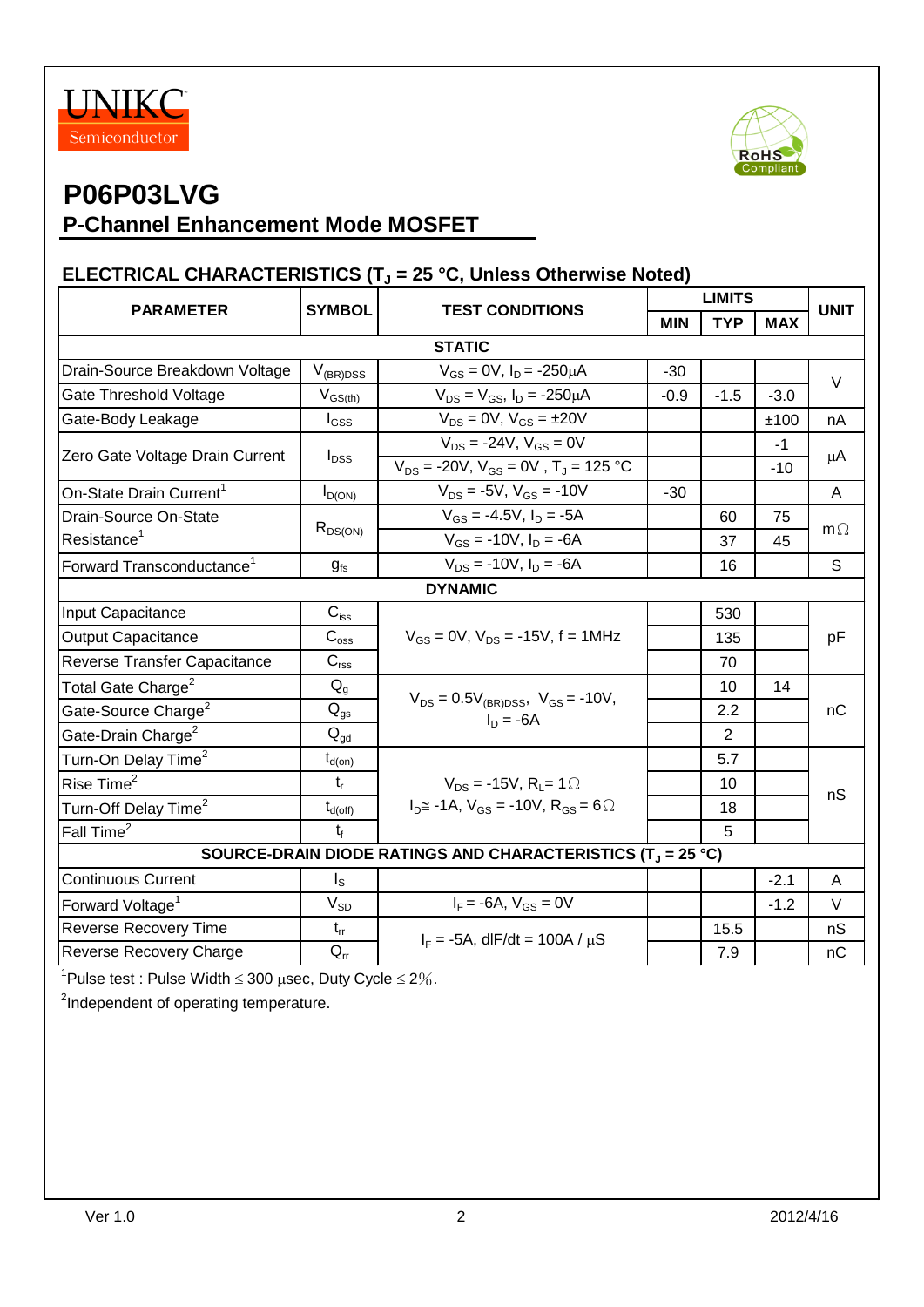



# **Typical Characteristics**

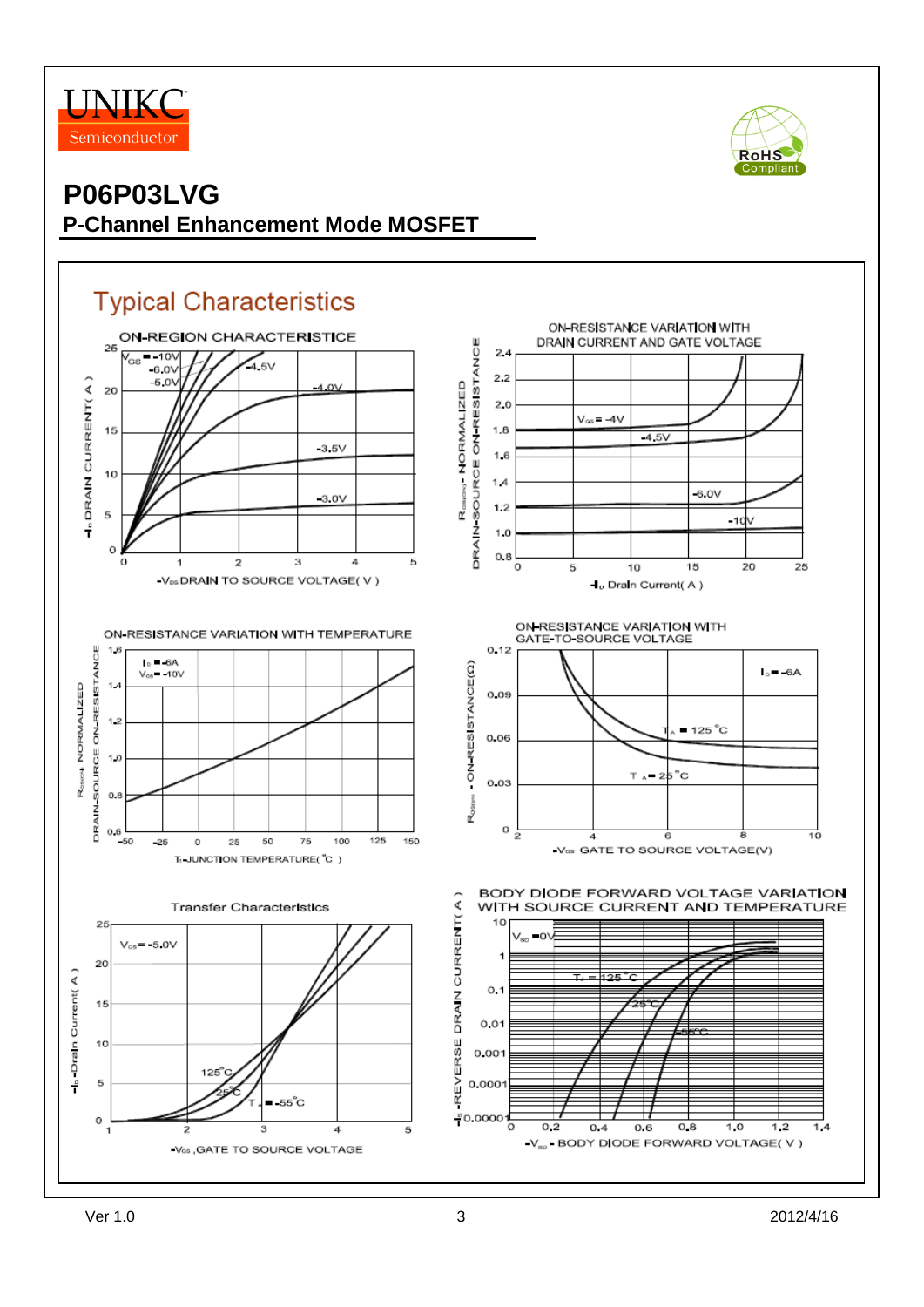